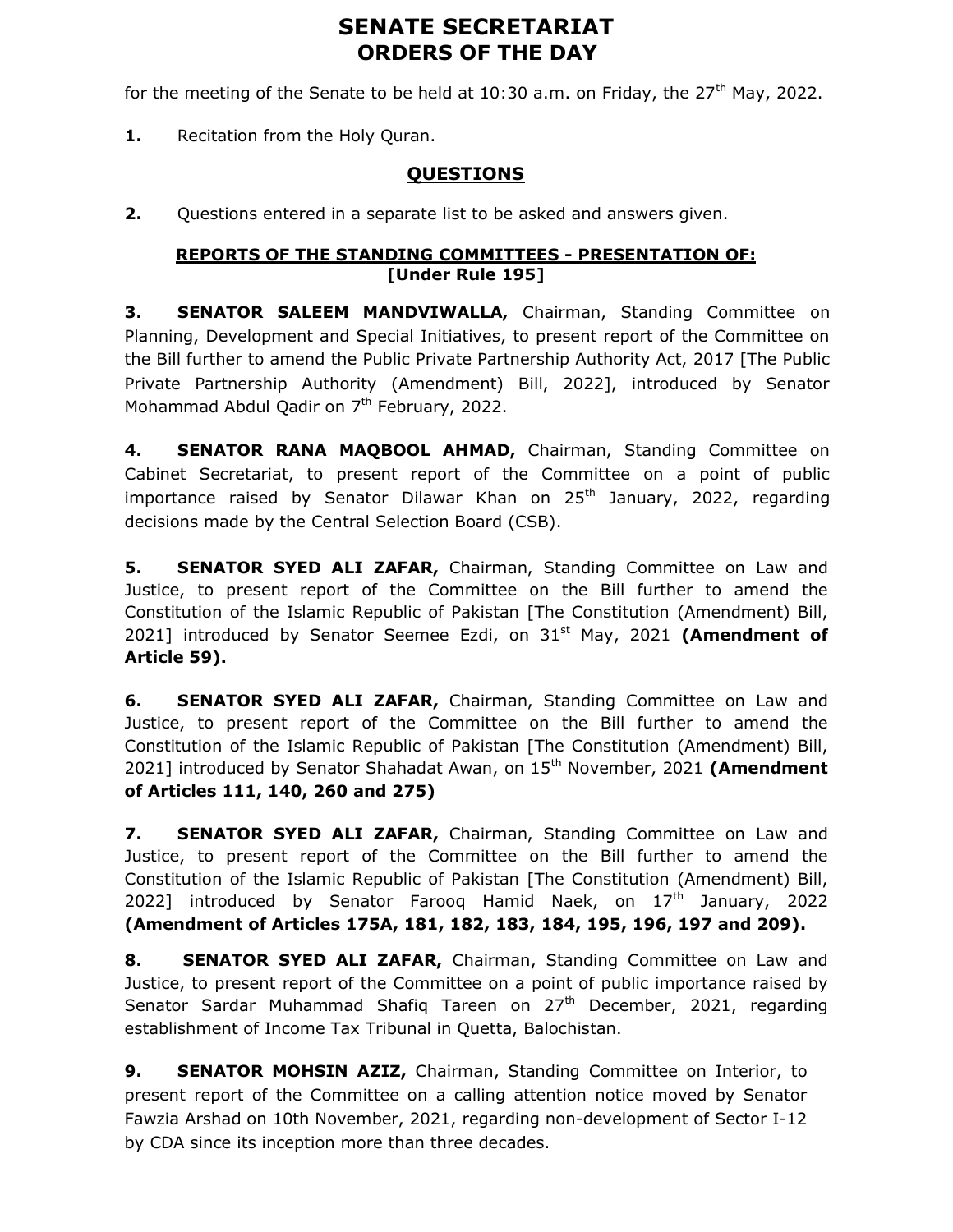10. SENATOR MOHSIN AZIZ, Chairman, Standing Committee on Interior, to present report of the Committee on a motion under Rule 218 of the Rules of Procedure and Conduct of Business in the Senate, 2012, raised by Senator Kamran Murtaza on 17th January, 2022, regarding abysmal performance of CDA with respect to repair and maintenance of Government accommodations.

11. SENATOR MOHSIN AZIZ, Chairman Standing committee on Interior, to present report of the Committee on the Bill further to amend the Price Control and Prevention of Profiteering and Hoarding Act, 1977 [ The Price Control and Prevention of Profiteering and Hoarding (Amendment) Bill, 2022], introduced by Senator Mohsin Aziz on 31st January, 2022.

12. SENATOR MOHSIN AZIZ, Chairman, Standing Committee on Interior, to present report of the Committee on the Bill further to amend the Payment of Wages Act, 1936 [The Payment of Wages (Amendment) Bill, 2022], introduced by Senator Mohsin Aziz on 14<sup>th</sup> February, 2022.

13. SENATOR MOHSIN AZIZ, Chairman, Standing Committee on Interior, to present report of the Committee on the Bill to provide for prevention of vagrancy and rehabilitation of vagrants in the Islamabad Capital Territory [The Prevention and Rehabilitation of Vagrants Bill, 2022] introduced by Senator Seemee Ezdi on 7th February, 2022.

14. SENATOR MOHSIN AZIZ, Chairman, Standing Committee on Interior, to present report of the Committee on a point of public importance raised by Senator Mushtaq Ahmed on 12th November, 2021, regarding NADRA offices in Upper and Lower Dir.

15. SENATOR MOHSIN AZIZ, Chairman, Standing Committee on Interior, to present report of the Committee on the subject matter of Starred Question No.43 asked by Senator Dost Muhammad Khan on 29<sup>th</sup> December, 2021, regarding the casualties in South Waziristan due to landmines.

### MOTION [Under Rule 263]

16. MR. MURTAZA JAVED ABBASI, Minister for Parliamentary Affairs, to move under Rule 263 of the Rules of Procedure and Conduct of Business in the Senate, 2012, that the requirement of Rule 120 of the said Rules regarding notice period, be dispensed with in order to take into consideration the Bills at Order Nos. 17 to 20.

### LEGISLATIVE BUSINESS

17. MR. MURTAZA JAVED ABBASI, Minister for Parliamentary Affairs, to move that the Bill further to amend the Elections Act, 2017 [The Elections (Amendment) Bill, 2022], as passed by the National Assembly, be taken into consideration at once.

**18. MR. MURTAZA JAVED ABBASI, Minister for Parliamentary Affairs, to move** that the Bill further to amend the Elections Act, 2017 [The Elections (Amendment) Bill, 2022], be passed.